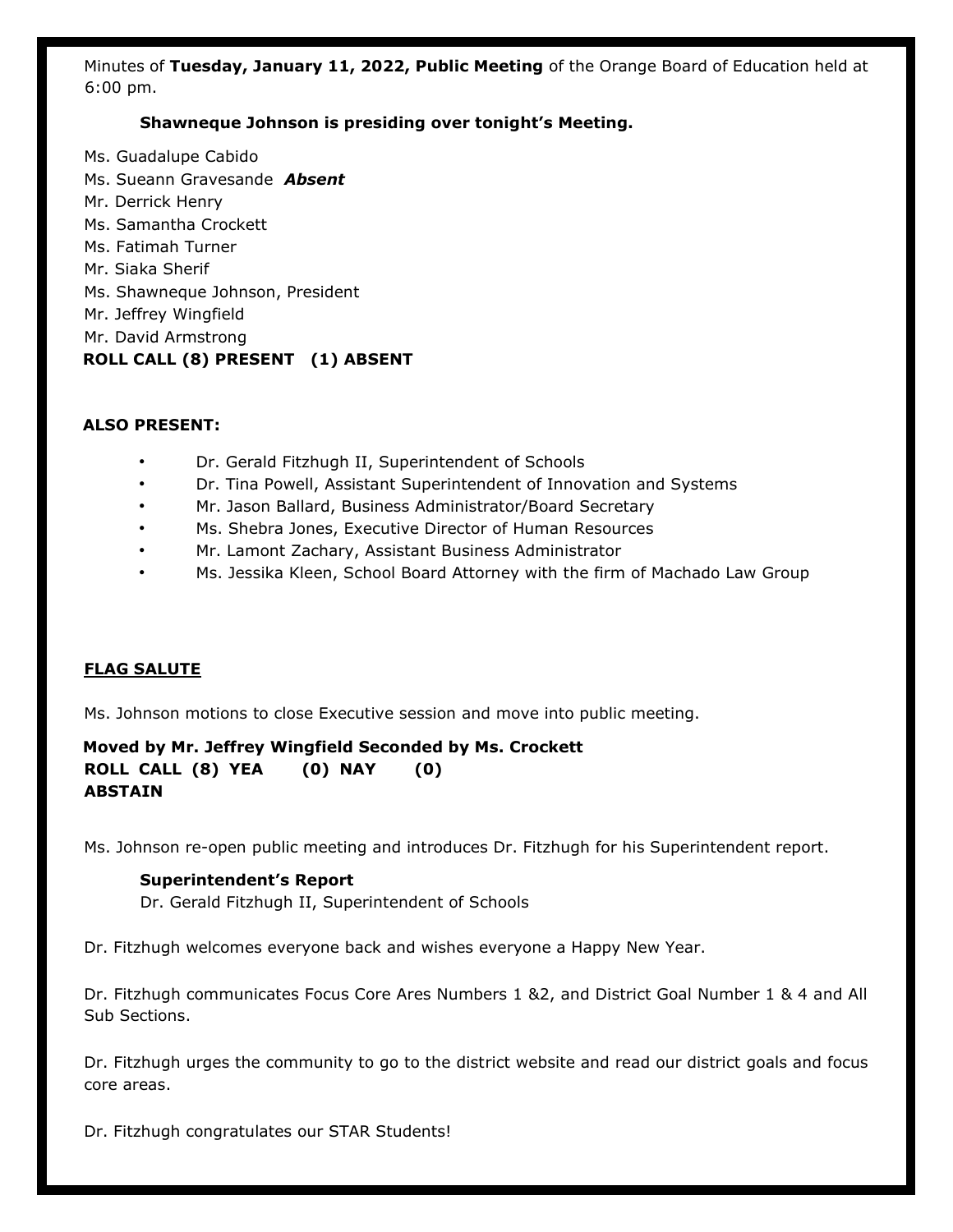Dr. Fitzhugh communicates that the month of January is Board Member Recognition Month, and that although there are hundreds of board members throughout the State, we at Orange have the best ones.

Dr. Fitzhugh thanks our Board of Education Members for all their outstanding support, hard work, dedication and oversights of school operation contributing to school education.

Dr. Fitzhugh introduces Mr. Devone to advise the community on what the district is doing for the students, staff, and community members with COVID-19.

Mr. Devone welcomes the community back and wishes everyone a Happy New Year.

Mr. Devone communicates to the community about the several opportunities to get vaccinated against COVID-19. The district has set up several testing and vaccine site to help the fight against the virus.

Mr. Devone communicates the several locations, times and dates for vaccination cycles within our district. He also advises the community that all testing sites are accepting children from 5 to 7 years old.

Mr. Devone reintroduces Dr. Fitzhugh as he concludes his presentation.

Dr. Fitzhugh communicates that all any COVID-19 information can be found in our school district website.

Dr. Fitzhugh goes over the symptomology of COVID-19. He urges the community to mask up, social distance, know the symptoms and keep the children home if they are showing symptoms.

Dr. Fitzhugh communicates the importance of hand hygiene and respiratory etiquette.

Dr. Fitzhugh reminds the community that the students will return for in- person on January 18, 2022.

Dr. Fitzhugh thanks our district staff who returned on January 10, 2022.

Dr. Fitzhugh thanks the board of education members for always checking in on the staff, and students.

Dr. Fitzhugh reminds the community of the Grad and Go Lunch program through Friday, January 14, 2022.

Dr. Fitzhugh communicates locations and times of lunch program also makes the community aware that the hours have been extended. Pick up times: 7:00 am to 8:15 am, 11:00 am to 12:00 pm and 12:15 pm to 1:15 pm.

Location for Grab and Go Lunch Program:

- o OECC, located 397 Park Ave
- o Scholars Academy, located at 268 Capuchin Way
- o Forest Street School, located at 651 Forest Street
- o Heywood Avenue School, located at 421 Heywood Avenue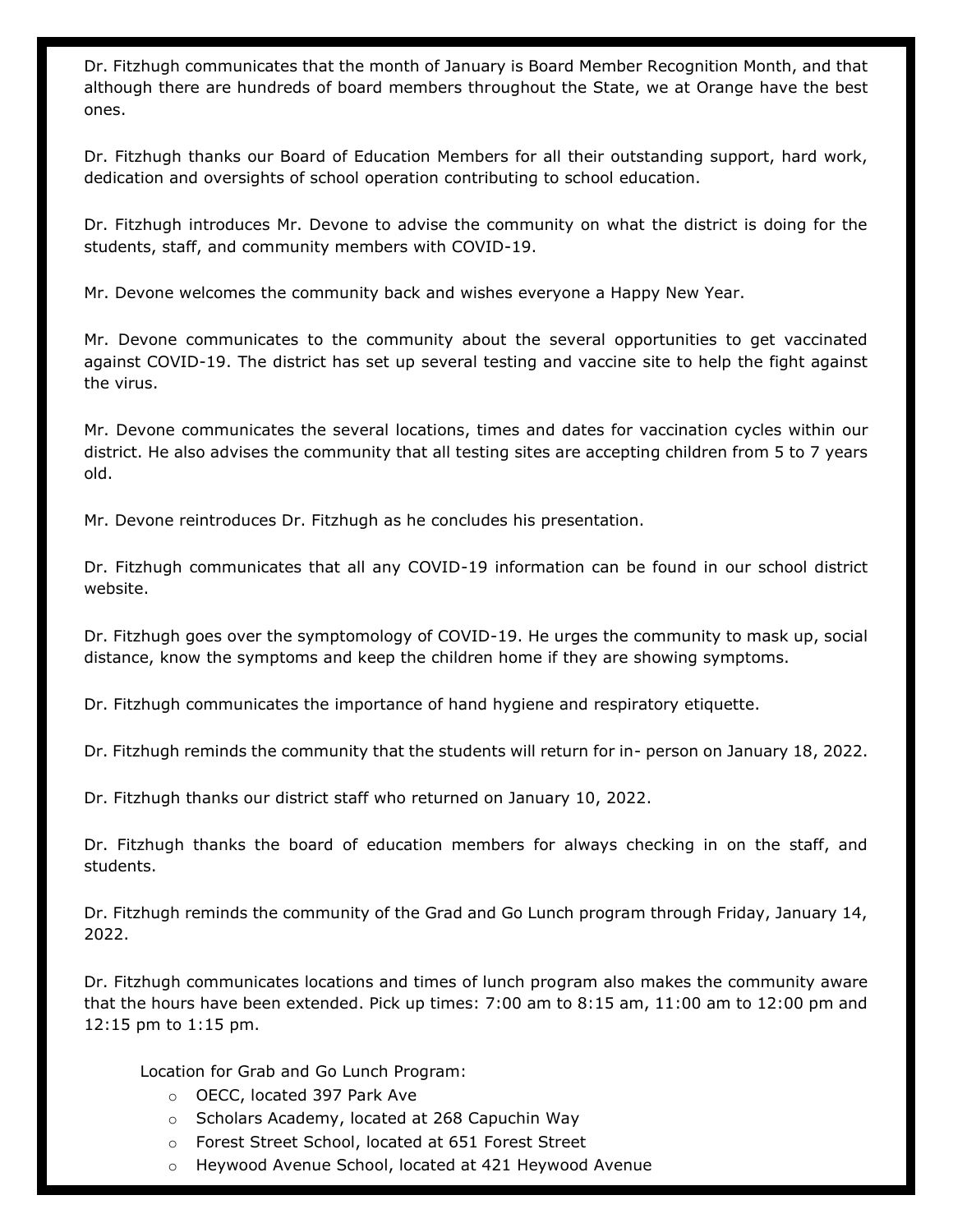Dr. Fitzhugh communicates that he communicated with the Orange Police Department in regards to crossing guards and assisting in the transiting. He thanks the department for all their attentive work and support to the district.

Dr. Fitzhugh communicates the importance of our students having their cameras on while virtually.

Dr. Fitzhugh reminds the community that all instructional links can be found on the teacher's website as they were last year.

Dr. Fitzhugh communicates to the community that they can find links on the district website for mental and emotional well-being. On the website you can find things to do with your family even if it's a card game. That is an example of social emotional support of mental health.

Dr. Fitzhugh communicates the districts attendance. 18% of students are in the modest chronic absences, 14% of students are in the significant chronic absence, 29% of the students are in high chronic absences, and 39% of students are low chronic absences.

Dr. Fitzhugh communicates that early learning is critical for our pre-kindergarten students.

Dr. Fitzhugh introduces Mr. Edwin Vasquez to communicate our district facilities report.

Mr. Vasquez communicates to the community the thorough daily cleaning and disinfecting of all touch points in the buildings.

Mr. Vasquez communicates that PCI has been an important part of district meetings based on updates related to COVID-19 mandates and expectations.

Mr. Vasquez communicated that over the break PCI had the chance to disinfect and deep clean the schools since the school building where empty. PCI addressed issues from replacing ceiling tiles to plumbing concerns.

Mr. Vasquez communicates the repairs made throughout the school buildings. Heywood Avenue needed repairs on their basketball hoops on the blacktop. Park Avenue had an unsafe playground for the kids to partake in outside activities that are needed now more than ever. The playground was repaired and ready for our kids to begin enjoying once again.

Mr. Vasquez communicates the repair agenda for the month of January, 2022. Orange High School is still going through renovations. Bi-weekly meetings will continue regarding the renovation progress at Cleveland Street School.

Mr. Vasquez communicates that we will continue to review the District's Goal Number Three as well as all Strategic Plan Core Focus Areas to ensure that we are in alignment. In order for students to be able to learn and teach as well as have forms of self-care, our facilities must be top notch.

Mr. Vasquez concludes his report.

Dr. Fitzhugh communicates the importance of updating your contact number in Genesis. The district needs to have the most current contact number to get in touch with you.

Dr. Fitzhugh introduces Mr. David Scutari Executive Director of Office of STEM-Focused Learning and Gifted Education.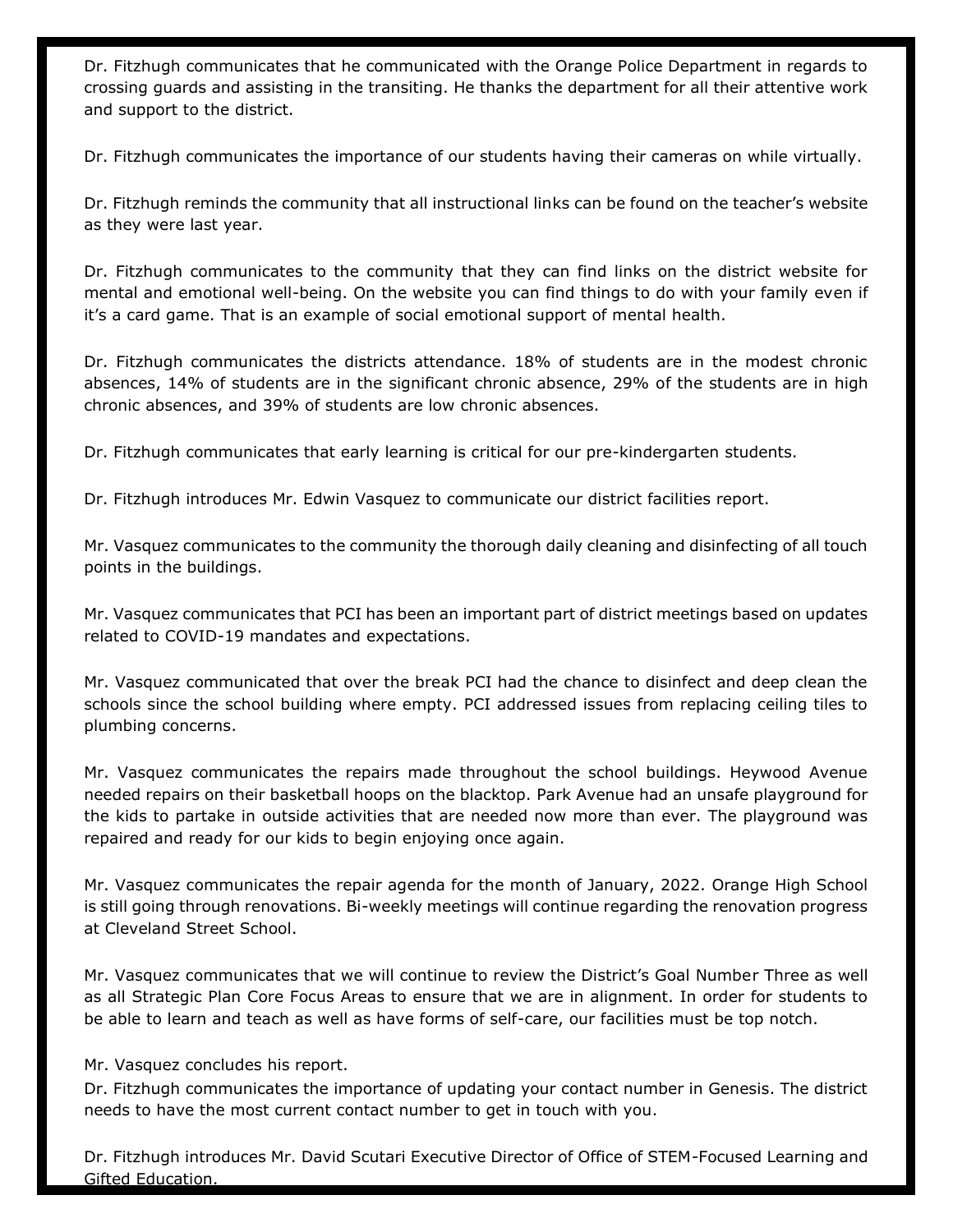Mr. Scutari communicates the Extended Constructed Response Questions:

What are they?

Extended Constructed Response Questions (ECRs) are open-ended questions that require students to synthesize mathematics content as well as the Standards for Mathematical Practice to solve one or more problems.

Mr. Scutari communicates some examples to the community for a better comprehension of ECRs.

Mr. Scutari communicates the Collaborative Analysis Protocol.

What is it?

The Collaborative Analysis Protocol is a systematic progr4ess for students to look at student work samples, elicit trends in student demonstration of understanding, and identify implications for instructional practices. To ensure effectiveness and efficiency, certain Team Agreements are made before engaging in the process.

Mr. Scutari communicates some examples for the community to better understand Collaborative Analysis Protocol.

Mr. Scutari communicates Collaborative Analysis Protocol Components:

- Setting Context
- Discussing the work
- Discussing Instruction
- Discussing the Assessment

Mr. Scutari concludes his report.

Dr. Fitzhugh communicates the importance of the community knowing what the district is doing and where is headed.

Dr. Fitzhugh communicates Orange High School Ribbon Cutting on December 17, 2021. He communicates the happiness in the students, and staff faces it was priceless.

Dr. Fitzhugh shares a video of the reflection of the ribbon cutting at Orange High School.

Dr. Fitzhugh thanks to the staff at Orange High School, our school partners, everyone involved in the renovations.

Dr. Fitzhugh communicates district wide Winter Concerts dates. Urges the community to support the kids and staff who worked so hard to bring this great work to our district.

Dr. Fitzhugh communicates FilmBoot 24 award presentations.

Dr. Fitzhugh shoutouts Mr. Gamble for is impact for EVERFI Educator Spotlight.

This concludes the Superintendent's report.

Ms. Johnson motions to approve December  $14^{2021}$ , public meeting minutes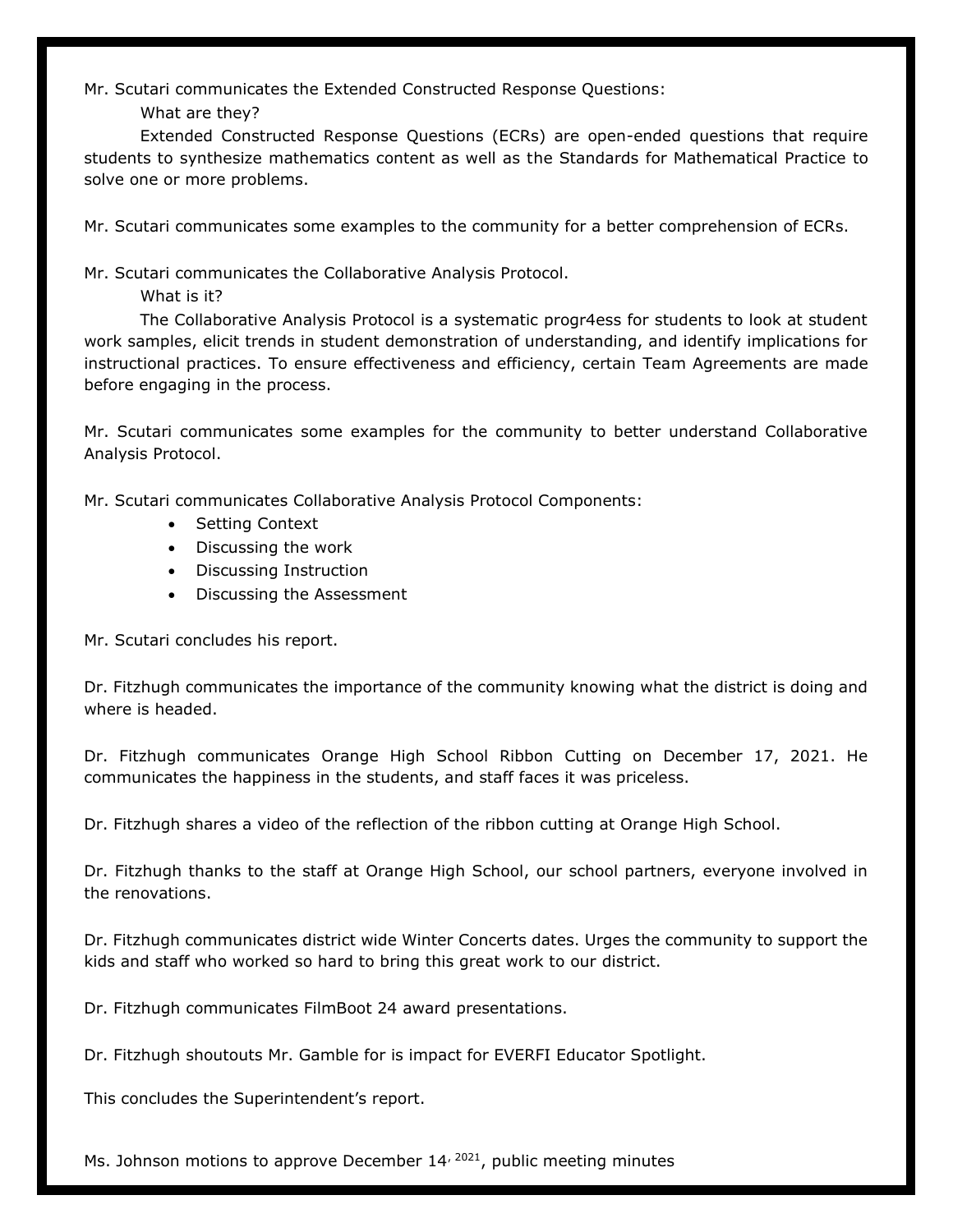**Moved by Mr. Jeffrey Wingfield Seconded by Ms. Turner ROLL CALL (8) YEA (0) NAY (0) ABSTAIN** 

Ms. Johnson motions to approve December  $14^{72021}$ , closed meeting minutes

**Moved by Mr. Jeffrey Wingfield Seconded by Mr. Armstrong ROLL CALL (8) YEA (0) NAY (0) ABSTAIN** 

#### **Community Report**

**Public Relations:** Ms. Turner communicates they had an open public committee virtual meeting on January 6, 2022. The committee discussed with Dr. Fitzhugh ad Mr. Davone our community engagement officer discussed our clinics for vaccinations and testing clinics. The importance of getting our community notified about our testing and vaccination sites.

**Curriculum Report**: Ms. Cabido communicates discussed items from December 21, 2021, committee meeting. One of the items discussed the resolution to approve Goodwill Transition Program which is a program for our mild cognitive students that will assist with job readiness.

Ms. Cabido communicates another item discussed was the resolution to approve Yes You Can Help a program designed by physicians and is designed for middle school and high school. It promotes safe sex, pregnancy prevention, etc.

Ms. Cabido communicates another item the submission of the 3-year plan submission to the NJDOE to show what resources we have for our ELL students.

Ms. Cabido communicates a few partnerships with different programs as well as internships.

**Facilities Report:** Mr. Henry communicates the external improvement of the recreational space outside of Heywood Avenue, the improvements and/or repairs, and lastly the purchase of electrostatic machines.

**Public Comments** No public comments.

#### **BOARD RESOLUTIONS**

Ms. Johnson motions to approve a consent agenda removing of resolution C22-001.

**Moved by Mr. Wingfield Seconded by Mr. Siaka Sherif ROLL CALL (8) YEA (0) NAY (0) ABSTAIN (1) ABSENT**

Ms. Johnson motions to approve C22-001

**Moved by Mr. Sherif Seconded by Mr. Henry ROLL CALL (7) YEA (0) NAY (1) ABSTAIN (1) ABSENT**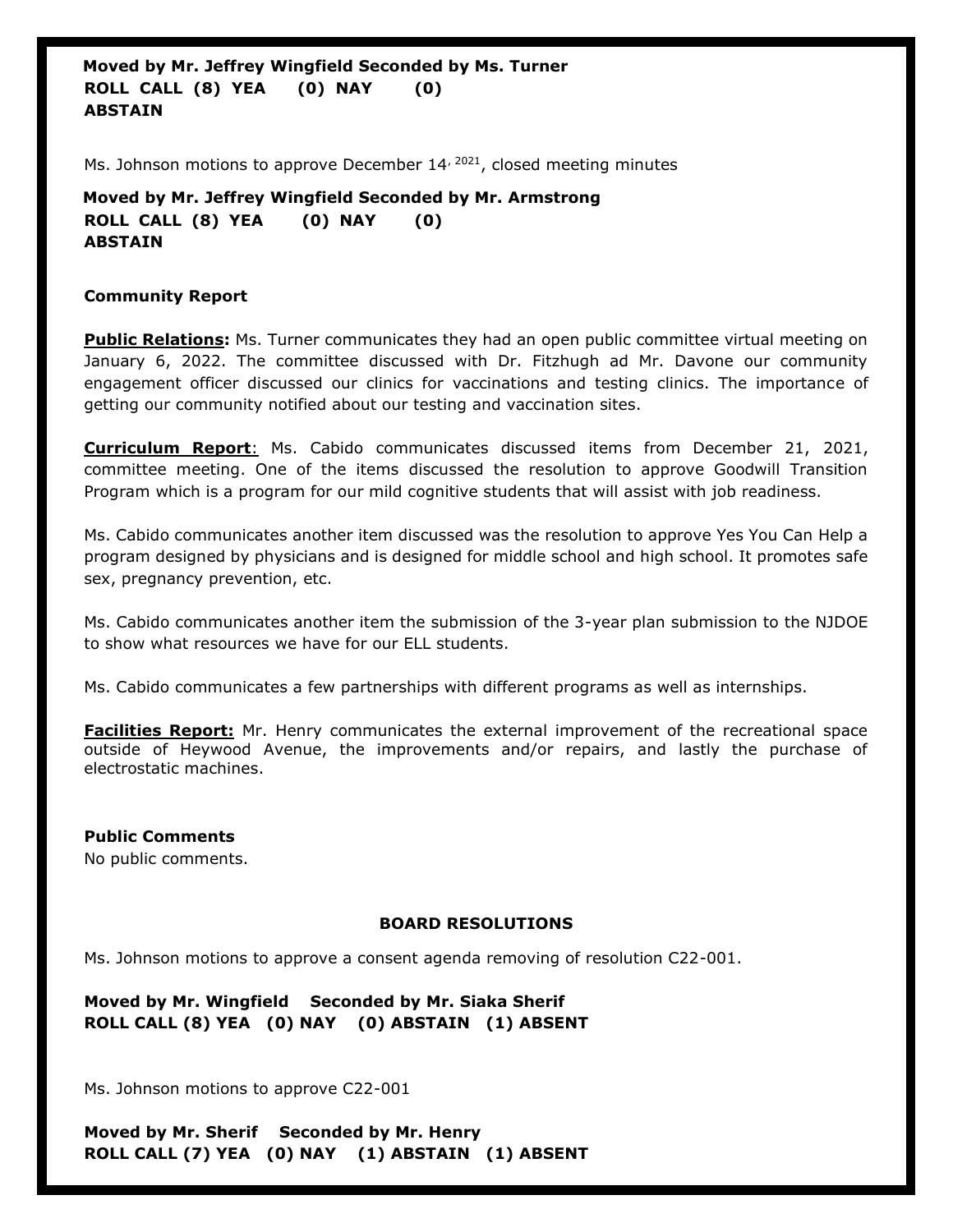Ms. Johnson motions to approve the Home Instruction, Out of Placement District, and the Hib cases for December

## **Moved by Mr. Wingfield Seconded by Mr. Henry ROLL CALL (8) YEA (0) NAY (0) ABSTAIN (1) ABSENT**

Ms. Johnson motions to approve the Human Resources Agenda.

**Moved by Mr. Wingfield Seconded by Mr. Armstrong ROLL CALL (8) YEA (0) NAY (0) ABSTAIN (1) ABSENT**

Mrs. Crockett makes the district aware of the scheduled meetings.

Curriculum virtual meeting will be held on January  $25<sup>th</sup>$  at  $3:30<sup>pm</sup>$ Facility virtual meeting will be held on January 31 at 3:30pm Public Relations virtual meeting will be held on February  $1<sup>st</sup>$  at 3:30pm Financing committee virtual meeting will be held on February  $2^{nd}$  at 5:30pm Orange Board of Education public meeting will be held on February 8 at 6:00pm

Mr. Ballard presents new board members with a framed certificate of their oath and commitment.

#### **Board Comments**

Mr. Armstrong thanks the community and staff for all the support and hard work. Thanks, the community to allow him to serve.

Ms. Turner expresses her deepest condolences for their loss with due to COVID-19, thanks the board members for all their dedications and hard work that they put in for the better of the district. Thanks Mr. Vasquez and his team for all their work and all the work that will continue throughout the district. Thanks, Mr. Ballard, for listening and implementing support for our community.

Ms. Cabido thanks Dr. Fitzhugh for all his work and the slides of information that he provides every month. It is very helpful to get visual of where the district is heading. She urges the parents to get the kids to school for the better learning and socializing.

Ms. Crockett gives a shoutout to the  $10<sup>th</sup>$  graders for their amazing attendance. Ms. Crockett challenges the other grade levels to beat  $10<sup>th</sup>$  grade attendance. Congratulates all the STAR students, and thanks Mr. Devone for all his work with the clinics throughout the district. Wishes everyone a Happy New Year!

Mr. Henry expresses his school pride joy for Lincoln Panthers. Communicates that we can take our losses and build them into achievements. Urges the community to come out to the meetings.

Mr. Sherif thanks the community, parents, and staff for re-electing him as a board member. He makes the community aware that the members are here to help. The parents can also help keep the community safe and urges parents to vaccinate their children and yourself.

Ms. Johnson thanks Dr. Fitzhugh and Mr. Ballard for being on their A game for the students and the staff. To the staff, thank you, but it's not enough. The staff deserves an applause, we have a phenomenal staff that has brought this district to this progress. To the community it is imperative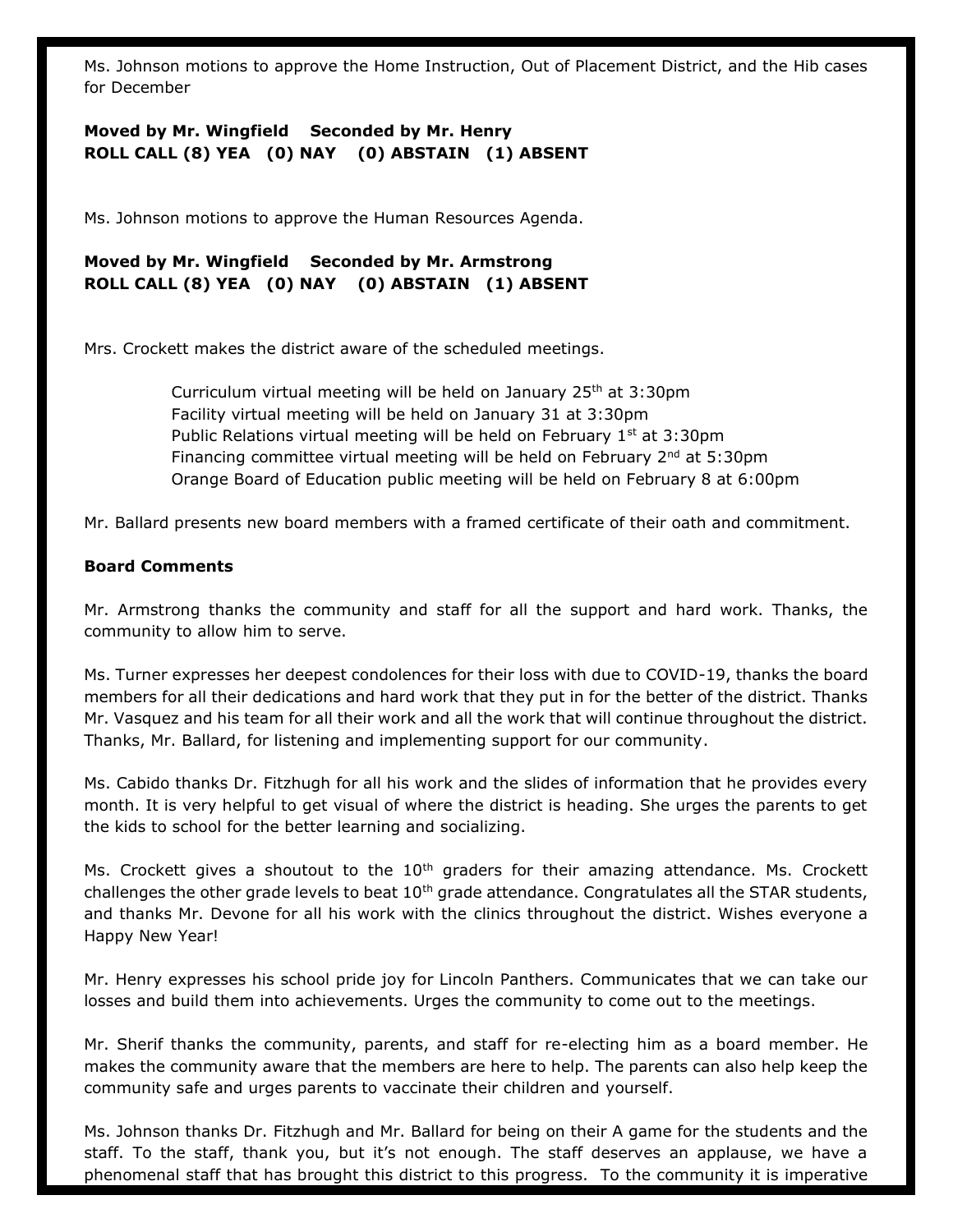that you come out to the meetings. We need to hear from the community, we need the voice of our community to make sure our children get the best of the best.

Ms. Johnson moves to have meeting adjourned **Moved by Mr. Wingfield Seconded by Mr. Armstrong ROLL CALL (8) YEA (0) NAY (0) ABSTAIN (1) ABSENT**

#### BOARD RESOLUTIONS

#### **A22-001 RESOLUTION TO ACCEPT THE MEMORANDUM OF AGREEMENT BETWEEN ORANGE BOARD OF EDUCATION AND NEW YORK UNIVERSITY**

**WHEREAS**, the Orange Board of Education is committed to providing undergraduate and graduate students with clinical experiences in the school setting; and,

**WHEREAS**, New York University has requested placement of a Master's Degree graduate student with a practicum field experience in the field of school counseling; and,

**WHEREAS**, Rosa Parks Community School will serve as the school setting for this clinical experience to take place under all conditions of the memorandum of agreement;

**NOW, THEREFORE BE IT RESOLVED,** upon the recommendation of the Superintendent of Schools, the Orange Board of Education approves a Memorandum of Agreement with New York University for the 2021-2022 school year.

**Moved by Mr. Jeffrey Wingfield Seconded by Mr. Siaka**

**ROLL CALL (8) YEA (0) NAY (0) ABSTAIN (1) ABSENT**

#### **A22-002 RESOLUTION TO APPROVE A CONTRACTUAL AGREEMENT WITH GOODWILL INDUSTRIES TO PROVIDE TRANSITIONAL SERVICES FOR MILD COGNITIVE STUDENTS AT ORANGE HIGH SCHOOL FOR THE 2021-2022 SCHOOL YEAR**

**WHEREAS,** Goodwill Industries will provide virtual transitional services to Mild Cognitive Students at Orange High School; and

**WHEREAS,** Goodwill will conduct functional vocational evaluations to determine students' interest, reading assessments and ability for work and real world application; and

**WHEREAS,** the online training will be conducted via virtual simulation and will include various course clusters such as clerical, janitorial, retail production, warehouse and maintenance training; and

**WHEREAS,** Goodwill staff will provide for case conferences with the students, parents, teachers and/or transition counselor during the course of the school year.

**NOW, THEREFORE BE IT RESOLVED** upon the recommendation of the Superintendent of Schools, the Orange Board of Education enters into a contractual agreement with Goodwill Industries to provide transitional services for Mild Cognitive Students at Orange High School for 47 students at a total cost of \$43,945 for the 2021-2022 school year.

**Moved by Mr. Jeffrey Wingfield Seconded by Mr. Siaka**

**ROLL CALL (8) YEA (0) NAY (0) ABSTAIN (1) ABSENT**

### **B22-001 RESOLUTION TO SUBMIT THE NJDOE ENGLISH LANGUAGE LEARNER THREE-YEAR PLAN**

**WHEREAS** the New Jersey's Administrative Code (N.J.A.C. 6A-15-1.6) requires that school districts, providing a bilingual program, English as a second language (ESL) program, or English language services (ELS) shall submit a plan every three years to the Department of Education for approval; and,

**WHEREAS** the district completed the NJDOE English Language Learner Three-Year Plan Submission Form; and**,** 

**WHEREAS** the Curriculum and Instruction Subcommittee reviewed the responses to the NJDOE English Language Learner Three-Year Plan Submission Form.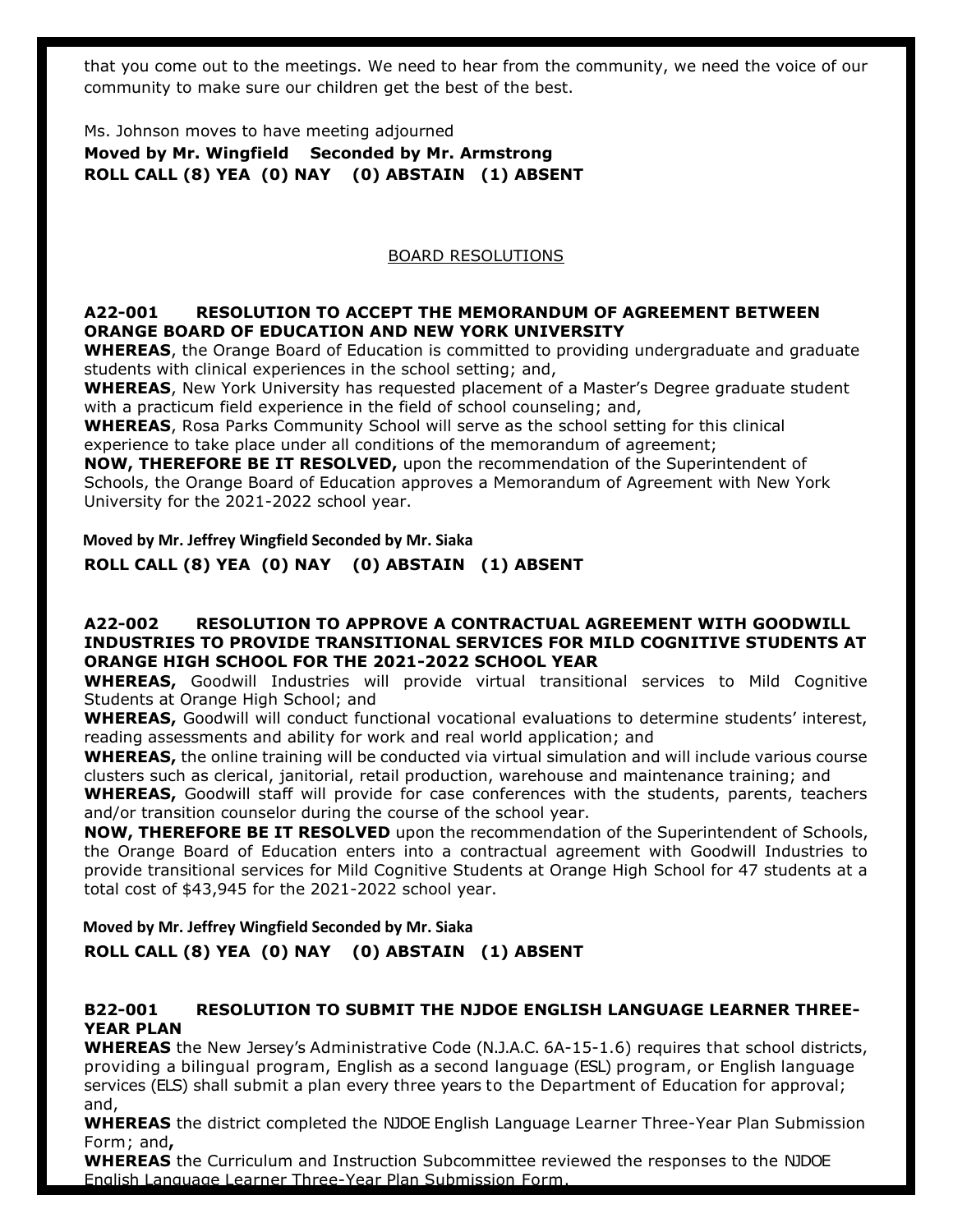**NOW THEREFORE BE IN RESOLVED**, upon the recommendation of the Superintendent of Schools, the Orange Board of Education approves the submission of the 2021-2024 NJDOE English Language Learner Three-Year Plan Submission Form to the New Jersey Department of Education.

**Moved by Mr. Jeffrey Wingfield Seconded by Mr. Siaka ROLL CALL (8) YEA (0) NAY (0) ABSTAIN (1) ABSENT**

#### **B22-002 RESOLUTION TO APPROVE THE IMPLEMENTATION OF "YES YOU CAN!" CURRICULA IN HEALTH CLASSES, GRADES 7 - 12**

**WHEREAS,** the Orange School District is committed to implementing NJ Student Learning Standards (NJSLS) in Health/Physical Education; and,

**WHEREAS,** the "Yes You Can" curricula addresses the NJSLS for character development, risk avoidance, bullying/harassment, and healthy relationships; and,

**WHEREAS,** the NJ Physicians Advisory Group applied for and were awarded a grant to implement this student health program in our district schools; and,

**WHEREAS,** the curriculum modules will be implemented in our middle school and high school Health classes**;**

**NOW, THEREFORE BE IT RESOLVED,** upon the recommendation of the Superintendent of Schools, the Orange Board of Education approves the implementation of the Yes You Can! Curricula in Health classes for the 2021-2022 school year**.**

**Moved by Mr. Jeffrey Wingfield Seconded by Ms. Siaka ROLL CALL (8) YEA (0) NAY (0) ABSTAIN (1) ABSENT**

# **C22-001 RESOLUTION TO APPROVE THE PAYMENT OF BILLS FOR DECEMBER 2021**

**WHEREAS**, the Orange School District request the payment of the attached detailed bills for December, whose totals are summarized as follows:

**NOW, THEREFORE, BE IT RESOLVED**, that the Orange Board of Education hereby approves the total payment of district bills as presented by the School Business Administrator/Board Secretary.

**Moved by Mr. Jeffrey Wingfield Seconded by Mr. Siaka ROLL CALL (8) YEA (0) NAY (0) ABSTAIN (1) ABSENT**

## **C22-002 RESOLUTION TO APPROVE THE BOARD OF EDUCATION'S MONTHLY CERTIFICATION OF BUDGETARY MAJOR ACCOUNT/FUND STATUS FOR NOVEMBER 2021**

**WHEREAS,** pursuant to N.J.A.C. 6:20-2.3(3), we (the Board) certify that as of January 2022, after review of the Board Secretary's Financial Report (appropriate sections) and upon consultation with appropriate Official, to the best of our knowledge, no major account of funds has been overexpended in violation of N.J.A.C. 6:20-1.13(b) and that sufficient funds are available to meet the district's financial obligations for the remainder of the fiscal year.

**NOW, THEREFORE, BE IT RESOLVED,** that the Orange Board of Education, hereby approves its Monthly Certification of Budgetary Major Account/Fund Status, presented by the School Business Administrator/Board Secretary, as indicated above.

**Moved by Mr. Jeffrey Wingfield Seconded by Ms. Siaka ROLL CALL (8) YEA (0) NAY (0) ABSTAIN (1) ABSENT**

## **C22-003 RESOLUTION TO APPROVE THE TRANSFER OF FUNDS (FUNDS 11) FOR THE 2021-2022 SY**

**WHEREAS,** the Orange School District requires budgetary transfers to meet the encumbrances for the 2021-2022 school year, as per the attached.

**NOW, THEREFORE, BE IT RESOLVED,** that the Orange Board of Education hereby approves the Transfer of Funds.

**BE IT FURTHER RESOLVED,** as recommended by the Superintendent of Schools and the School Business Administrator, that the 2021-2022 budget be adjusted accordingly.

#### **Moved by Mr. Jeffrey Wingfield Seconded by Mr. Siaka**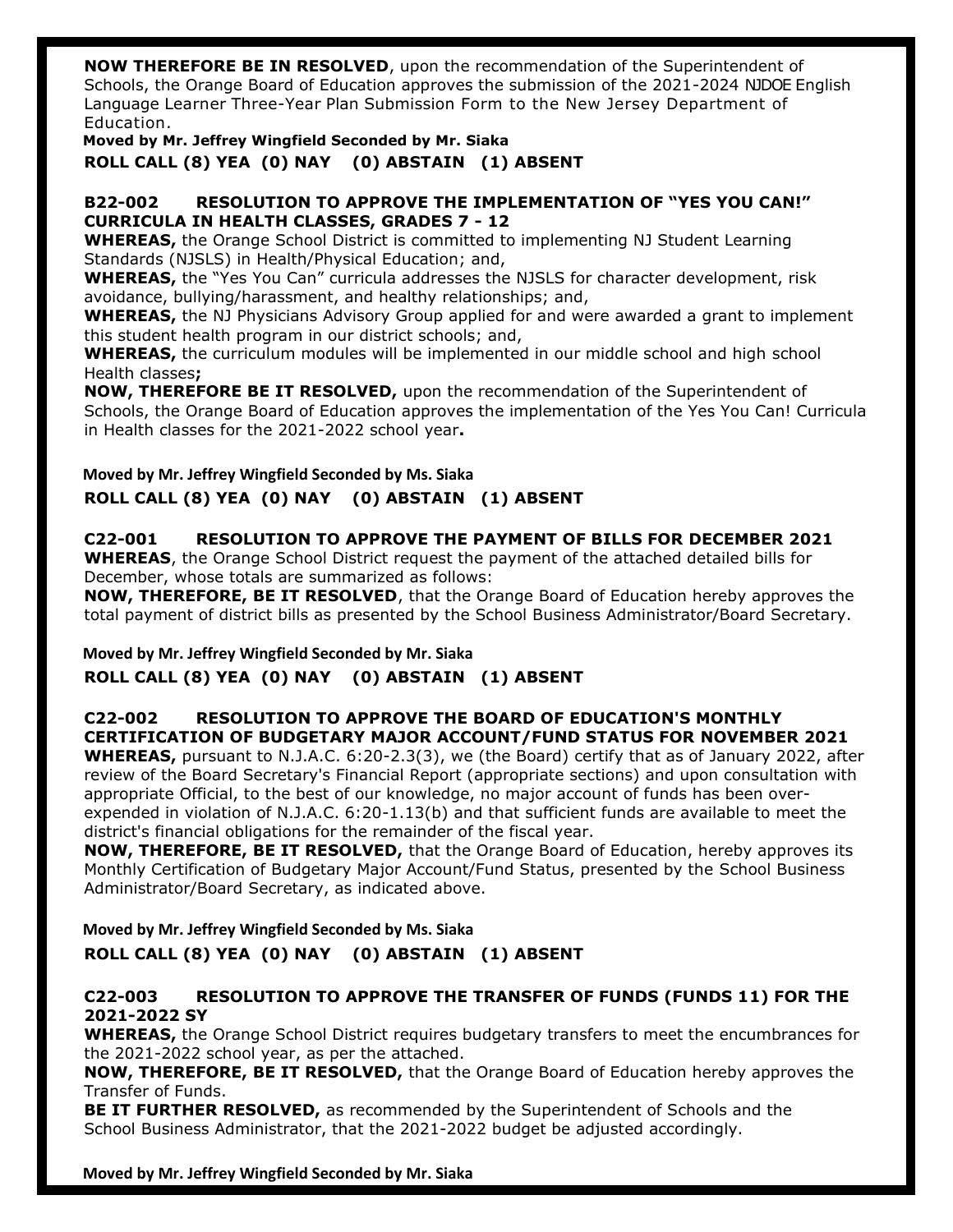## **ROLL CALL (8) YEA (0) NAY (0) ABSTAIN (1) ABSENT**

### **C22-004 RESOLUTION TO APPROVE THE TRANSFER OF FUNDS (FUNDS 15) FOR THE 2021-2022 SY**

**WHEREAS,** the Orange School District requires budgetary transfers to meet the encumbrances for the 2021-2022 school year, as per the attached.

**NOW, THEREFORE, BE IT RESOLVED,** that the Orange Board of Education hereby approves the Transfer of Funds.

**BE IT FURTHER RESOLVED,** upon the recommendation of the Superintendent of Schools and the School Business Administrator, that the 2021-2022 budget be adjusted accordingly.

**Moved by Mr. Jeffrey Wingfield Seconded by Mr. Siaka ROLL CALL (8) YEA (0) NAY (0) ABSTAIN (1) ABSENT**

#### **C22-005 RESOLUTION TO ACCEPT THE BOARD SECRETARY'S REPORT FOR THE MONTH OF DECEMBER 2021**

**WHEREAS**, the School Business Administrator/Board Secretary, hereby submits the Board Secretary's Financial Report for the month of December 2021.

**NOW, THEREFORE, BE IT RESOLVED**, that the Orange Board of Education, after review of such report, hereby accepts the November 2021 Board Secretary's Financial Report, as presented by the Business Administrator/Board Secretary.

**BE IT FURTHER RESOLVED** that a copy of this report be submitted to the New Jersey Department of Education, Essex County Office and kept on file in the Business Office. **Moved by Mr. Jeffrey Wingfield Seconded by Mr. Siaka** 

## **ROLL CALL (8) YEA (0) NAY (0) ABSTAIN (1) ABSENT**

### **C22-006 RESOLUTION TO APPROVE THE DISTRICT 2022-2023 BUDGET PREPARATION CALENDAR**

**WHEREAS,** as required by the status and the proposition of the New Jersey Quality Single Accountability Continuum (NJQSAC), that a district budget preparation calendar should be developed and approved by the Board of Education; and

**WHEREAS,** the attached 2022-2023 budget preparation calendar has been established to assist the district with its budget preparation process and has been reviewed and approved by the Executive Team.

**NOW, THEREFORE, BE IT RESOLVED,** upon the recommendation of the Superintendent of Schools and the School Business Administrator, the Orange Board of Education hereby approves the attached district 2022-2023 budget preparation calendar.

**Moved by Mr. Jeffrey Wingfield Seconded by Mr. Siaka** 

#### **ROLL CALL (8) YEA (0) NAY (0) ABSTAIN (1) ABSENT**

#### **D22-001 RESOLUTION TO ACCEPT THE FRANK AND LYDIA BERGEN FOUNDATION GRANT THROUGH SOUTH ORANGE PERFORMING ARTS CENTER (SOPAC).**

**WHEREAS,** the district; and, SOPAC will continue the partnership to distribute The Frank & Lydia Bergen Foundation Grant to the District of Orange via a residency that will provide classical music instruction to students.

**WHEREAS,** The Frank & Lydia Bergen Foundation will help cover teaching artist fees and instrument rentals. The value of the program is \$10,000.

**WHEREAS,** SOPAC's Music Residency will provide a teaching artist to supplement Orange Preparatory Academy, Rosa Parks and Orange High School string instruction, allowing students more customized attention as they learn to perform classical music.

**WHEREAS,** the teaching artist is a graduate of Montclair State University and is currently with the New Haven Symphony and Montclair Orchestras.

**WHEREAS,** the instrumental needs of the district will be assessed by the strings teacher, the Supervisor of Visual and Performing Arts and the Director of Education and Community